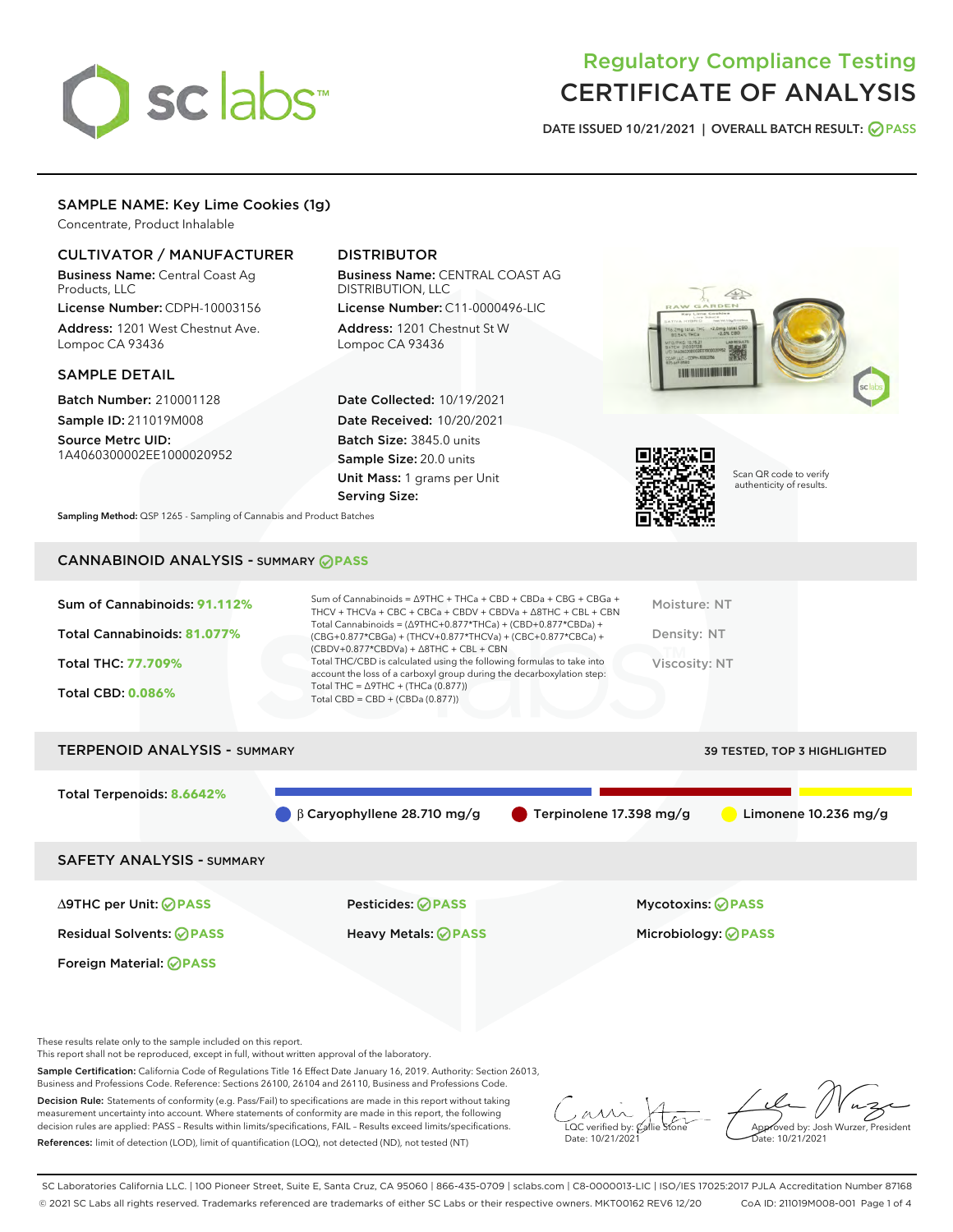



KEY LIME COOKIES (1G) | DATE ISSUED 10/21/2021 | OVERALL BATCH RESULT: **O PASS** 

#### CANNABINOID TEST RESULTS - 10/21/2021 2 PASS

Tested by high-performance liquid chromatography with diode-array detection (HPLC-DAD). **Method:** QSP 1157 - Analysis of Cannabinoids by HPLC-DAD

#### TOTAL CANNABINOIDS: **81.077%**

Total Cannabinoids (Total THC) + (Total CBD) + (Total CBG) + (Total THCV) + (Total CBC) + (Total CBDV) + ∆8THC + CBL + CBN

TOTAL THC: **77.709%** Total THC (∆9THC+0.877\*THCa)

TOTAL CBD: **0.086%**

Total CBD (CBD+0.877\*CBDa)

TOTAL CBG: 2.36% Total CBG (CBG+0.877\*CBGa)

TOTAL THCV: 0.346% Total THCV (THCV+0.877\*THCVa)

TOTAL CBC: 0.576% Total CBC (CBC+0.877\*CBCa)

TOTAL CBDV: ND Total CBDV (CBDV+0.877\*CBDVa)

| <b>COMPOUND</b>  | LOD/LOQ<br>(mg/g)          | <b>MEASUREMENT</b><br><b>UNCERTAINTY</b><br>mg/g | <b>RESULT</b><br>(mg/g) | <b>RESULT</b><br>(%) |
|------------------|----------------------------|--------------------------------------------------|-------------------------|----------------------|
| <b>THCa</b>      | 0.05 / 0.14                | ±20.090                                          | 781.73                  | 78.173               |
| <b>A9THC</b>     | 0.06 / 0.26                | ±3.148                                           | 91.51                   | 9.151                |
| <b>CBGa</b>      | 0.1 / 0.2                  | ±1.25                                            | 24.0                    | 2.40                 |
| <b>CBCa</b>      | 0.07 / 0.28                | ±0.254                                           | 5.20                    | 0.520                |
| <b>THCVa</b>     | 0.07/0.20                  | ±0.188                                           | 3.95                    | 0.395                |
| <b>CBG</b>       | 0.06/0.19                  | ±0.100                                           | 2.55                    | 0.255                |
| <b>CBC</b>       | 0.2 / 0.5                  | ±0.04                                            | 1.2                     | 0.12                 |
| <b>CBDa</b>      | 0.02/0.19                  | ±0.029                                           | 0.98                    | 0.098                |
| $\triangle$ 8THC | 0.1/0.4                    | N/A                                              | <b>ND</b>               | <b>ND</b>            |
| <b>THCV</b>      | 0.1 / 0.2                  | N/A                                              | <b>ND</b>               | <b>ND</b>            |
| <b>CBD</b>       | 0.07/0.29                  | N/A                                              | <b>ND</b>               | <b>ND</b>            |
| <b>CBDV</b>      | 0.04 / 0.15                | N/A                                              | <b>ND</b>               | <b>ND</b>            |
| <b>CBDVa</b>     | 0.03 / 0.53                | N/A                                              | <b>ND</b>               | <b>ND</b>            |
| <b>CBL</b>       | 0.06 / 0.24                | N/A                                              | <b>ND</b>               | <b>ND</b>            |
| <b>CBN</b>       | 0.1/0.3                    | N/A                                              | <b>ND</b>               | <b>ND</b>            |
|                  | <b>SUM OF CANNABINOIDS</b> |                                                  | 911.12 mg/g             | 91.112%              |

#### **UNIT MASS: 1 grams per Unit**

| ∆9THC per Unit                        | 1120 per-package limit     | 91.51 mg/unit<br><b>PASS</b> |  |  |
|---------------------------------------|----------------------------|------------------------------|--|--|
| <b>Total THC per Unit</b>             |                            | 777.09 mg/unit               |  |  |
| <b>CBD per Unit</b>                   |                            | <b>ND</b>                    |  |  |
| <b>Total CBD per Unit</b>             |                            | $0.86$ mg/unit               |  |  |
| Sum of Cannabinoids<br>per Unit       |                            | 911.12 mg/unit               |  |  |
| <b>Total Cannabinoids</b><br>per Unit |                            | 810.77 mg/unit               |  |  |
| <b>MOISTURE TEST RESULT</b>           | <b>DENSITY TEST RESULT</b> | <b>VISCOSITY TEST RESULT</b> |  |  |

Not Tested

Not Tested

Not Tested

| <b>TERPENOID TEST RESULTS - 10/21/2021</b> |  |  |  |
|--------------------------------------------|--|--|--|
|--------------------------------------------|--|--|--|

Terpene analysis utilizing gas chromatography-flame ionization detection (GC-FID). **Method:** QSP 1192 - Analysis of Terpenoids by GC-FID

| <b>COMPOUND</b>         | LOD/LOQ<br>(mg/g) | <b>MEASUREMENT</b><br><b>UNCERTAINTY</b><br>mg/g | <b>RESULT</b><br>(mg/g) | <b>RESULT</b><br>(%) |
|-------------------------|-------------------|--------------------------------------------------|-------------------------|----------------------|
| $\beta$ Caryophyllene   | 0.004 / 0.012     | ±1.0221                                          | 28.710                  | 2.8710               |
| Terpinolene             | 0.008 / 0.026     | ±0.3567                                          | 17.398                  | 1.7398               |
| Limonene                | 0.005 / 0.016     | ±0.1464                                          | 10.236                  | 1.0236               |
| $\alpha$ Humulene       | 0.009 / 0.029     | ±0.2758                                          | 8.592                   | 0.8592               |
| <b>Myrcene</b>          | 0.008 / 0.025     | ±0.0564                                          | 4.369                   | 0.4369               |
| Ocimene                 | 0.011 / 0.038     | ±0.0938                                          | 2.921                   | 0.2921               |
| $\alpha$ Pinene         | 0.005 / 0.017     | ±0.0189                                          | 2.199                   | 0.2199               |
| $\beta$ Pinene          | 0.004 / 0.014     | ±0.0247                                          | 2.146                   | 0.2146               |
| $\alpha$ Bisabolol      | 0.008 / 0.026     | ±0.1081                                          | 2.025                   | 0.2025               |
| <b>Terpineol</b>        | 0.016 / 0.055     | ±0.1101                                          | 1.793                   | 0.1793               |
| Fenchol                 | 0.010 / 0.034     | ±0.0472                                          | 1.220                   | 0.1220               |
| <b>Nerolidol</b>        | 0.009 / 0.028     | ±0.0548                                          | 0.872                   | 0.0872               |
| Caryophyllene<br>Oxide  | 0.010 / 0.033     | ±0.0252                                          | 0.547                   | 0.0547               |
| Linalool                | 0.009 / 0.032     | ±0.0179                                          | 0.471                   | 0.0471               |
| $\alpha$ Phellandrene   | 0.006 / 0.020     | ±0.0059                                          | 0.433                   | 0.0433               |
| <b>Borneol</b>          | 0.005 / 0.016     | ±0.0174                                          | 0.415                   | 0.0415               |
| $\alpha$ Terpinene      | 0.005 / 0.017     | ±0.0060                                          | 0.401                   | 0.0401               |
| trans-ß-Farnesene       | 0.008 / 0.025     | ±0.0127                                          | 0.358                   | 0.0358               |
| $\gamma$ Terpinene      | 0.006 / 0.018     | ±0.0061                                          | 0.354                   | 0.0354               |
| 3 Carene                | 0.005 / 0.018     | ±0.0041                                          | 0.291                   | 0.0291               |
| Sabinene Hydrate        | 0.006 / 0.022     | ±0.0067                                          | 0.172                   | 0.0172               |
| Eucalyptol              | 0.006 / 0.018     | ±0.0035                                          | 0.140                   | 0.0140               |
| Camphene                | 0.005 / 0.015     | ±0.0016                                          | 0.137                   | 0.0137               |
| Sabinene                | 0.004 / 0.014     | ±0.0015                                          | 0.125                   | 0.0125               |
| Fenchone                | 0.009 / 0.028     | ±0.0030                                          | 0.104                   | 0.0104               |
| Geraniol                | 0.002 / 0.007     | ±0.0038                                          | 0.086                   | 0.0086               |
| Citronellol             | 0.003/0.010       | ±0.0019                                          | 0.039                   | 0.0039               |
| p-Cymene                | 0.005 / 0.016     | ±0.0010                                          | 0.037                   | 0.0037               |
| Guaiol                  | 0.009 / 0.030     | ±0.0016                                          | 0.033                   | 0.0033               |
| Nerol                   | 0.003 / 0.011     | ±0.0008                                          | 0.018                   | 0.0018               |
| (-)-Isopulegol          | 0.005 / 0.016     | N/A                                              | ND                      | ND                   |
| Camphor                 | 0.006 / 0.019     | N/A                                              | <b>ND</b>               | ND                   |
| Isoborneol              | 0.004 / 0.012     | N/A                                              | <b>ND</b>               | <b>ND</b>            |
| Menthol                 | 0.008 / 0.025     | N/A                                              | ND                      | <b>ND</b>            |
| R-(+)-Pulegone          | 0.003 / 0.011     | N/A                                              | ND                      | ND                   |
| <b>Geranyl Acetate</b>  | 0.004 / 0.014     | N/A                                              | <b>ND</b>               | <b>ND</b>            |
| $\alpha$ Cedrene        | 0.005 / 0.016     | N/A                                              | ND                      | <b>ND</b>            |
| Valencene               | 0.009 / 0.030     | N/A                                              | ND                      | ND                   |
| Cedrol                  | 0.008 / 0.027     | N/A                                              | <b>ND</b>               | ND                   |
| <b>TOTAL TERPENOIDS</b> |                   |                                                  | 86.642 mg/g             | 8.6642%              |

SC Laboratories California LLC. | 100 Pioneer Street, Suite E, Santa Cruz, CA 95060 | 866-435-0709 | sclabs.com | C8-0000013-LIC | ISO/IES 17025:2017 PJLA Accreditation Number 87168 © 2021 SC Labs all rights reserved. Trademarks referenced are trademarks of either SC Labs or their respective owners. MKT00162 REV6 12/20 CoA ID: 211019M008-001 Page 2 of 4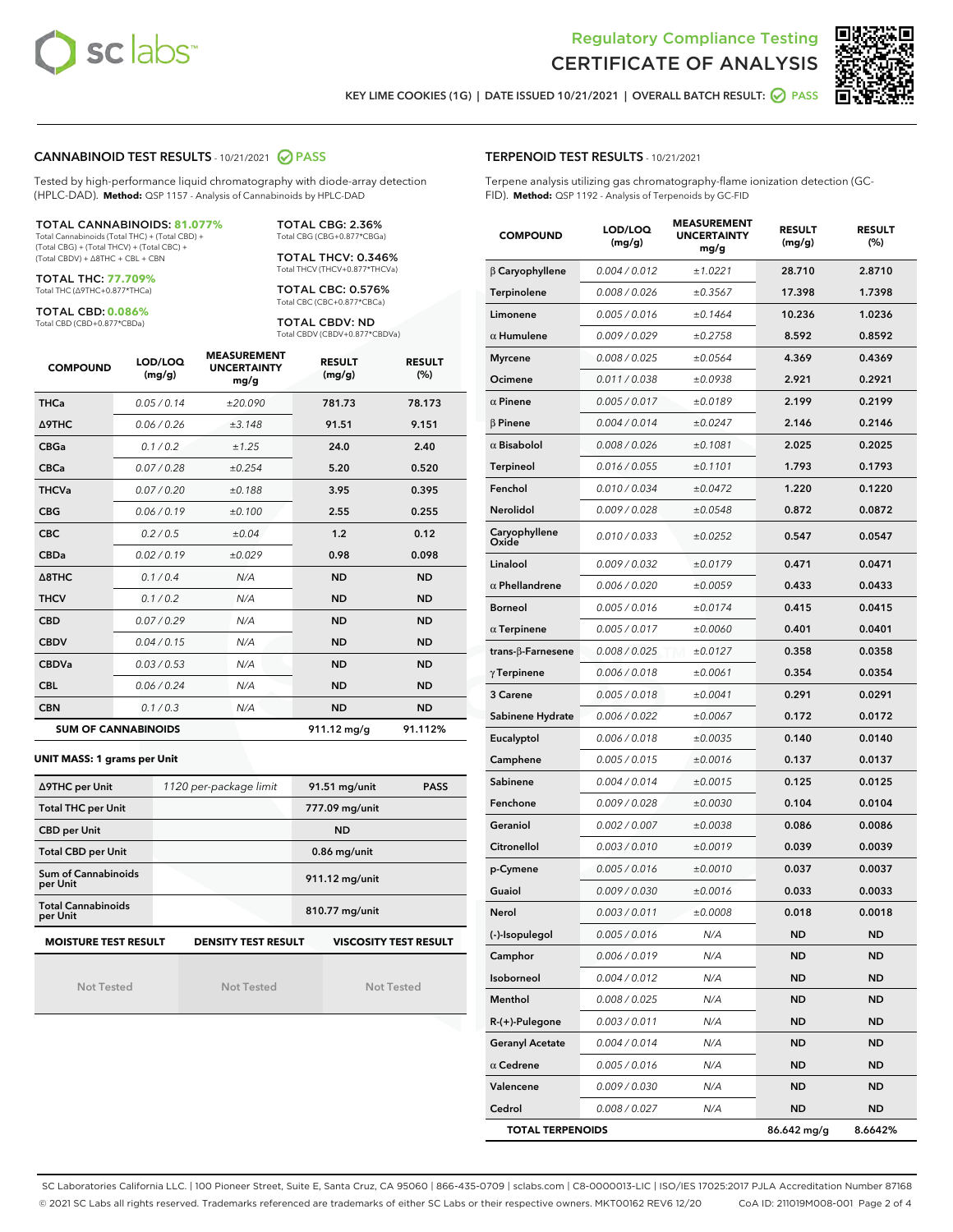



KEY LIME COOKIES (1G) | DATE ISSUED 10/21/2021 | OVERALL BATCH RESULT: @ PASS

# CATEGORY 1 PESTICIDE TEST RESULTS - 10/21/2021 2 PASS

Pesticide and plant growth regulator analysis utilizing high-performance liquid chromatography-mass spectrometry (HPLC-MS) or gas chromatography-mass spectrometry (GC-MS). \*GC-MS utilized where indicated. **Method:** QSP 1212 - Analysis of Pesticides and Mycotoxins by LC-MS or QSP 1213 - Analysis of Pesticides by GC-MS

| Aldicarb<br>0.03 / 0.08<br><b>ND</b><br>$\ge$ LOD<br>N/A<br><b>PASS</b><br>Carbofuran<br>0.02/0.05<br>N/A<br><b>ND</b><br><b>PASS</b><br>$\ge$ LOD<br>Chlordane*<br>0.03 / 0.08<br><b>ND</b><br><b>PASS</b><br>$\ge$ LOD<br>N/A<br>0.03/0.10<br><b>ND</b><br><b>PASS</b><br>Chlorfenapyr*<br>$\ge$ LOD<br>N/A<br>0.02 / 0.06<br>N/A<br><b>ND</b><br><b>PASS</b><br>Chlorpyrifos<br>$\ge$ LOD<br>0.02 / 0.07<br>N/A<br><b>ND</b><br><b>PASS</b><br>Coumaphos<br>$>$ LOD<br><b>ND</b><br><b>PASS</b><br>Daminozide<br>0.02 / 0.07<br>$\ge$ LOD<br>N/A<br><b>DDVP</b><br>0.03/0.09<br>$\ge$ LOD<br>N/A<br><b>ND</b><br><b>PASS</b><br>(Dichlorvos)<br>Dimethoate<br><b>ND</b><br><b>PASS</b><br>0.03 / 0.08<br>$>$ LOD<br>N/A<br>Ethoprop(hos)<br>0.03/0.10<br>$\ge$ LOD<br>N/A<br><b>ND</b><br><b>PASS</b><br>0.02 / 0.06<br>$\ge$ LOD<br>N/A<br><b>ND</b><br><b>PASS</b><br>Etofenprox<br>Fenoxycarb<br>0.03 / 0.08<br>$>$ LOD<br>N/A<br><b>ND</b><br><b>PASS</b><br>0.03/0.08<br><b>ND</b><br><b>PASS</b><br>Fipronil<br>$\ge$ LOD<br>N/A<br>Imazalil<br>0.02 / 0.06<br>$>$ LOD<br>N/A<br><b>ND</b><br><b>PASS</b><br>Methiocarb<br>0.02 / 0.07<br>N/A<br><b>ND</b><br><b>PASS</b><br>$\ge$ LOD<br>Methyl<br>0.03/0.10<br>$\ge$ LOD<br>N/A<br><b>ND</b><br><b>PASS</b><br>parathion<br>0.03/0.09<br>$\ge$ LOD<br>N/A<br><b>ND</b><br><b>PASS</b><br><b>Mevinphos</b><br>Paclobutrazol<br>0.02 / 0.05<br>$\ge$ LOD<br>N/A<br><b>ND</b><br><b>PASS</b><br>0.03/0.09<br>N/A<br>$\ge$ LOD<br><b>ND</b><br><b>PASS</b><br>Propoxur<br>0.03 / 0.08<br><b>ND</b><br><b>PASS</b><br>Spiroxamine<br>$\ge$ LOD<br>N/A<br><b>PASS</b><br>Thiacloprid<br>0.03/0.10<br>$\ge$ LOD<br>N/A<br><b>ND</b> | <b>COMPOUND</b> | LOD/LOQ<br>$(\mu g/g)$ | <b>ACTION</b><br><b>LIMIT</b><br>$(\mu g/g)$ | <b>MEASUREMENT</b><br><b>UNCERTAINTY</b><br>$\mu$ g/g | <b>RESULT</b><br>$(\mu g/g)$ | <b>RESULT</b> |
|-----------------------------------------------------------------------------------------------------------------------------------------------------------------------------------------------------------------------------------------------------------------------------------------------------------------------------------------------------------------------------------------------------------------------------------------------------------------------------------------------------------------------------------------------------------------------------------------------------------------------------------------------------------------------------------------------------------------------------------------------------------------------------------------------------------------------------------------------------------------------------------------------------------------------------------------------------------------------------------------------------------------------------------------------------------------------------------------------------------------------------------------------------------------------------------------------------------------------------------------------------------------------------------------------------------------------------------------------------------------------------------------------------------------------------------------------------------------------------------------------------------------------------------------------------------------------------------------------------------------------------------------------------------------------------------------|-----------------|------------------------|----------------------------------------------|-------------------------------------------------------|------------------------------|---------------|
|                                                                                                                                                                                                                                                                                                                                                                                                                                                                                                                                                                                                                                                                                                                                                                                                                                                                                                                                                                                                                                                                                                                                                                                                                                                                                                                                                                                                                                                                                                                                                                                                                                                                                         |                 |                        |                                              |                                                       |                              |               |
|                                                                                                                                                                                                                                                                                                                                                                                                                                                                                                                                                                                                                                                                                                                                                                                                                                                                                                                                                                                                                                                                                                                                                                                                                                                                                                                                                                                                                                                                                                                                                                                                                                                                                         |                 |                        |                                              |                                                       |                              |               |
|                                                                                                                                                                                                                                                                                                                                                                                                                                                                                                                                                                                                                                                                                                                                                                                                                                                                                                                                                                                                                                                                                                                                                                                                                                                                                                                                                                                                                                                                                                                                                                                                                                                                                         |                 |                        |                                              |                                                       |                              |               |
|                                                                                                                                                                                                                                                                                                                                                                                                                                                                                                                                                                                                                                                                                                                                                                                                                                                                                                                                                                                                                                                                                                                                                                                                                                                                                                                                                                                                                                                                                                                                                                                                                                                                                         |                 |                        |                                              |                                                       |                              |               |
|                                                                                                                                                                                                                                                                                                                                                                                                                                                                                                                                                                                                                                                                                                                                                                                                                                                                                                                                                                                                                                                                                                                                                                                                                                                                                                                                                                                                                                                                                                                                                                                                                                                                                         |                 |                        |                                              |                                                       |                              |               |
|                                                                                                                                                                                                                                                                                                                                                                                                                                                                                                                                                                                                                                                                                                                                                                                                                                                                                                                                                                                                                                                                                                                                                                                                                                                                                                                                                                                                                                                                                                                                                                                                                                                                                         |                 |                        |                                              |                                                       |                              |               |
|                                                                                                                                                                                                                                                                                                                                                                                                                                                                                                                                                                                                                                                                                                                                                                                                                                                                                                                                                                                                                                                                                                                                                                                                                                                                                                                                                                                                                                                                                                                                                                                                                                                                                         |                 |                        |                                              |                                                       |                              |               |
|                                                                                                                                                                                                                                                                                                                                                                                                                                                                                                                                                                                                                                                                                                                                                                                                                                                                                                                                                                                                                                                                                                                                                                                                                                                                                                                                                                                                                                                                                                                                                                                                                                                                                         |                 |                        |                                              |                                                       |                              |               |
|                                                                                                                                                                                                                                                                                                                                                                                                                                                                                                                                                                                                                                                                                                                                                                                                                                                                                                                                                                                                                                                                                                                                                                                                                                                                                                                                                                                                                                                                                                                                                                                                                                                                                         |                 |                        |                                              |                                                       |                              |               |
|                                                                                                                                                                                                                                                                                                                                                                                                                                                                                                                                                                                                                                                                                                                                                                                                                                                                                                                                                                                                                                                                                                                                                                                                                                                                                                                                                                                                                                                                                                                                                                                                                                                                                         |                 |                        |                                              |                                                       |                              |               |
|                                                                                                                                                                                                                                                                                                                                                                                                                                                                                                                                                                                                                                                                                                                                                                                                                                                                                                                                                                                                                                                                                                                                                                                                                                                                                                                                                                                                                                                                                                                                                                                                                                                                                         |                 |                        |                                              |                                                       |                              |               |
|                                                                                                                                                                                                                                                                                                                                                                                                                                                                                                                                                                                                                                                                                                                                                                                                                                                                                                                                                                                                                                                                                                                                                                                                                                                                                                                                                                                                                                                                                                                                                                                                                                                                                         |                 |                        |                                              |                                                       |                              |               |
|                                                                                                                                                                                                                                                                                                                                                                                                                                                                                                                                                                                                                                                                                                                                                                                                                                                                                                                                                                                                                                                                                                                                                                                                                                                                                                                                                                                                                                                                                                                                                                                                                                                                                         |                 |                        |                                              |                                                       |                              |               |
|                                                                                                                                                                                                                                                                                                                                                                                                                                                                                                                                                                                                                                                                                                                                                                                                                                                                                                                                                                                                                                                                                                                                                                                                                                                                                                                                                                                                                                                                                                                                                                                                                                                                                         |                 |                        |                                              |                                                       |                              |               |
|                                                                                                                                                                                                                                                                                                                                                                                                                                                                                                                                                                                                                                                                                                                                                                                                                                                                                                                                                                                                                                                                                                                                                                                                                                                                                                                                                                                                                                                                                                                                                                                                                                                                                         |                 |                        |                                              |                                                       |                              |               |
|                                                                                                                                                                                                                                                                                                                                                                                                                                                                                                                                                                                                                                                                                                                                                                                                                                                                                                                                                                                                                                                                                                                                                                                                                                                                                                                                                                                                                                                                                                                                                                                                                                                                                         |                 |                        |                                              |                                                       |                              |               |
|                                                                                                                                                                                                                                                                                                                                                                                                                                                                                                                                                                                                                                                                                                                                                                                                                                                                                                                                                                                                                                                                                                                                                                                                                                                                                                                                                                                                                                                                                                                                                                                                                                                                                         |                 |                        |                                              |                                                       |                              |               |
|                                                                                                                                                                                                                                                                                                                                                                                                                                                                                                                                                                                                                                                                                                                                                                                                                                                                                                                                                                                                                                                                                                                                                                                                                                                                                                                                                                                                                                                                                                                                                                                                                                                                                         |                 |                        |                                              |                                                       |                              |               |
|                                                                                                                                                                                                                                                                                                                                                                                                                                                                                                                                                                                                                                                                                                                                                                                                                                                                                                                                                                                                                                                                                                                                                                                                                                                                                                                                                                                                                                                                                                                                                                                                                                                                                         |                 |                        |                                              |                                                       |                              |               |
|                                                                                                                                                                                                                                                                                                                                                                                                                                                                                                                                                                                                                                                                                                                                                                                                                                                                                                                                                                                                                                                                                                                                                                                                                                                                                                                                                                                                                                                                                                                                                                                                                                                                                         |                 |                        |                                              |                                                       |                              |               |
|                                                                                                                                                                                                                                                                                                                                                                                                                                                                                                                                                                                                                                                                                                                                                                                                                                                                                                                                                                                                                                                                                                                                                                                                                                                                                                                                                                                                                                                                                                                                                                                                                                                                                         |                 |                        |                                              |                                                       |                              |               |

#### CATEGORY 2 PESTICIDE TEST RESULTS - 10/21/2021 @ PASS

| <b>COMPOUND</b>          | LOD/LOQ<br>$(\mu g/g)$ | <b>ACTION</b><br>LIMIT<br>$(\mu g/g)$ | <b>MEASUREMENT</b><br><b>UNCERTAINTY</b><br>$\mu$ g/g | <b>RESULT</b><br>$(\mu g/g)$ | <b>RESULT</b> |  |
|--------------------------|------------------------|---------------------------------------|-------------------------------------------------------|------------------------------|---------------|--|
| Abamectin                | 0.03/0.10              | 0.1                                   | N/A                                                   | <b>ND</b>                    | <b>PASS</b>   |  |
| Acephate                 | 0.02/0.07              | 0.1                                   | N/A                                                   | <b>ND</b>                    | <b>PASS</b>   |  |
| Acequinocyl              | 0.02/0.07              | 0.1                                   | N/A                                                   | <b>ND</b>                    | <b>PASS</b>   |  |
| Acetamiprid              | 0.02/0.05              | 0.1                                   | N/A                                                   | <b>ND</b>                    | <b>PASS</b>   |  |
| Azoxystrobin             | 0.02/0.07              | 0.1                                   | N/A                                                   | <b>ND</b>                    | <b>PASS</b>   |  |
| <b>Bifenazate</b>        | 0.01/0.04              | 0.1                                   | N/A                                                   | <b>ND</b>                    | <b>PASS</b>   |  |
| <b>Bifenthrin</b>        | 0.02 / 0.05            | 3                                     | N/A                                                   | <b>ND</b>                    | <b>PASS</b>   |  |
| <b>Boscalid</b>          | 0.03/0.09              | 0.1                                   | N/A                                                   | <b>ND</b>                    | <b>PASS</b>   |  |
| Captan                   | 0.19/0.57              | 07                                    | N/A                                                   | <b>ND</b>                    | <b>PASS</b>   |  |
| Carbaryl                 | 0.02/0.06              | 0.5                                   | N/A                                                   | <b>ND</b>                    | <b>PASS</b>   |  |
| Chlorantranilip-<br>role | 0.04/0.12              | 10                                    | N/A                                                   | <b>ND</b>                    | <b>PASS</b>   |  |
| Clofentezine             | 0.03/0.09              | 0.1                                   | N/A                                                   | <b>ND</b>                    | <b>PASS</b>   |  |

| <b>COMPOUND</b>               | LOD/LOQ<br>(µg/g) | <b>ACTION</b><br>LIMIT<br>(µg/g) | <b>MEASUREMENT</b><br><b>UNCERTAINTY</b><br>µg/g | <b>RESULT</b><br>(µg/g) | <b>RESULT</b> |
|-------------------------------|-------------------|----------------------------------|--------------------------------------------------|-------------------------|---------------|
| Cyfluthrin                    | 0.12 / 0.38       | $\overline{c}$                   | N/A                                              | <b>ND</b>               | <b>PASS</b>   |
| Cypermethrin                  | 0.11/0.32         | 1                                | N/A                                              | <b>ND</b>               | <b>PASS</b>   |
| <b>Diazinon</b>               | 0.02 / 0.05       | 0.1                              | N/A                                              | <b>ND</b>               | <b>PASS</b>   |
| Dimethomorph                  | 0.03 / 0.09       | 2                                | N/A                                              | <b>ND</b>               | <b>PASS</b>   |
| Etoxazole                     | 0.02 / 0.06       | 0.1                              | N/A                                              | <b>ND</b>               | <b>PASS</b>   |
| Fenhexamid                    | 0.03 / 0.09       | 0.1                              | N/A                                              | <b>ND</b>               | <b>PASS</b>   |
| Fenpyroximate                 | 0.02 / 0.06       | 0.1                              | N/A                                              | <b>ND</b>               | <b>PASS</b>   |
| Flonicamid                    | 0.03 / 0.10       | 0.1                              | N/A                                              | <b>ND</b>               | <b>PASS</b>   |
| Fludioxonil                   | 0.03/0.10         | 0.1                              | N/A                                              | <b>ND</b>               | <b>PASS</b>   |
| Hexythiazox                   | 0.02 / 0.07       | 0.1                              | N/A                                              | <b>ND</b>               | <b>PASS</b>   |
| Imidacloprid                  | 0.04 / 0.11       | 5                                | N/A                                              | <b>ND</b>               | <b>PASS</b>   |
| Kresoxim-methyl               | 0.02 / 0.07       | 0.1                              | N/A                                              | <b>ND</b>               | <b>PASS</b>   |
| Malathion                     | 0.03 / 0.09       | 0.5                              | N/A                                              | <b>ND</b>               | <b>PASS</b>   |
| Metalaxyl                     | 0.02 / 0.07       | $\overline{c}$                   | N/A                                              | <b>ND</b>               | <b>PASS</b>   |
| Methomyl                      | 0.03 / 0.10       | 1                                | N/A                                              | <b>ND</b>               | <b>PASS</b>   |
| Myclobutanil                  | 0.03/0.09         | 0.1                              | N/A                                              | <b>ND</b>               | <b>PASS</b>   |
| Naled                         | 0.02 / 0.07       | 0.1                              | N/A                                              | <b>ND</b>               | <b>PASS</b>   |
| Oxamyl                        | 0.04 / 0.11       | 0.5                              | N/A                                              | <b>ND</b>               | <b>PASS</b>   |
| Pentachloronitro-<br>benzene* | 0.03/0.09         | 0.1                              | N/A                                              | <b>ND</b>               | <b>PASS</b>   |
| Permethrin                    | 0.04 / 0.12       | 0.5                              | N/A                                              | <b>ND</b>               | <b>PASS</b>   |
| Phosmet                       | 0.03 / 0.10       | 0.1                              | N/A                                              | <b>ND</b>               | <b>PASS</b>   |
| Piperonylbu-<br>toxide        | 0.02 / 0.07       | 3                                | N/A                                              | <b>ND</b>               | <b>PASS</b>   |
| Prallethrin                   | 0.03 / 0.08       | 0.1                              | N/A                                              | <b>ND</b>               | <b>PASS</b>   |
| Propiconazole                 | 0.02 / 0.07       | 0.1                              | N/A                                              | <b>ND</b>               | <b>PASS</b>   |
| Pyrethrins                    | 0.04 / 0.12       | 0.5                              | N/A                                              | <b>ND</b>               | <b>PASS</b>   |
| Pyridaben                     | 0.02 / 0.07       | 0.1                              | N/A                                              | <b>ND</b>               | <b>PASS</b>   |
| Spinetoram                    | 0.02 / 0.07       | 0.1                              | N/A                                              | <b>ND</b>               | <b>PASS</b>   |
| Spinosad                      | 0.02 / 0.07       | 0.1                              | N/A                                              | <b>ND</b>               | <b>PASS</b>   |
| Spiromesifen                  | 0.02 / 0.05       | 0.1                              | N/A                                              | <b>ND</b>               | <b>PASS</b>   |
| Spirotetramat                 | 0.02 / 0.06       | 0.1                              | N/A                                              | <b>ND</b>               | <b>PASS</b>   |
| Tebuconazole                  | 0.02 / 0.07       | 0.1                              | N/A                                              | <b>ND</b>               | <b>PASS</b>   |
| Thiamethoxam                  | 0.03 / 0.10       | 5                                | N/A                                              | <b>ND</b>               | <b>PASS</b>   |
| Trifloxystrobin               | 0.03 / 0.08       | 0.1                              | N/A                                              | <b>ND</b>               | <b>PASS</b>   |

SC Laboratories California LLC. | 100 Pioneer Street, Suite E, Santa Cruz, CA 95060 | 866-435-0709 | sclabs.com | C8-0000013-LIC | ISO/IES 17025:2017 PJLA Accreditation Number 87168 © 2021 SC Labs all rights reserved. Trademarks referenced are trademarks of either SC Labs or their respective owners. MKT00162 REV6 12/20 CoA ID: 211019M008-001 Page 3 of 4